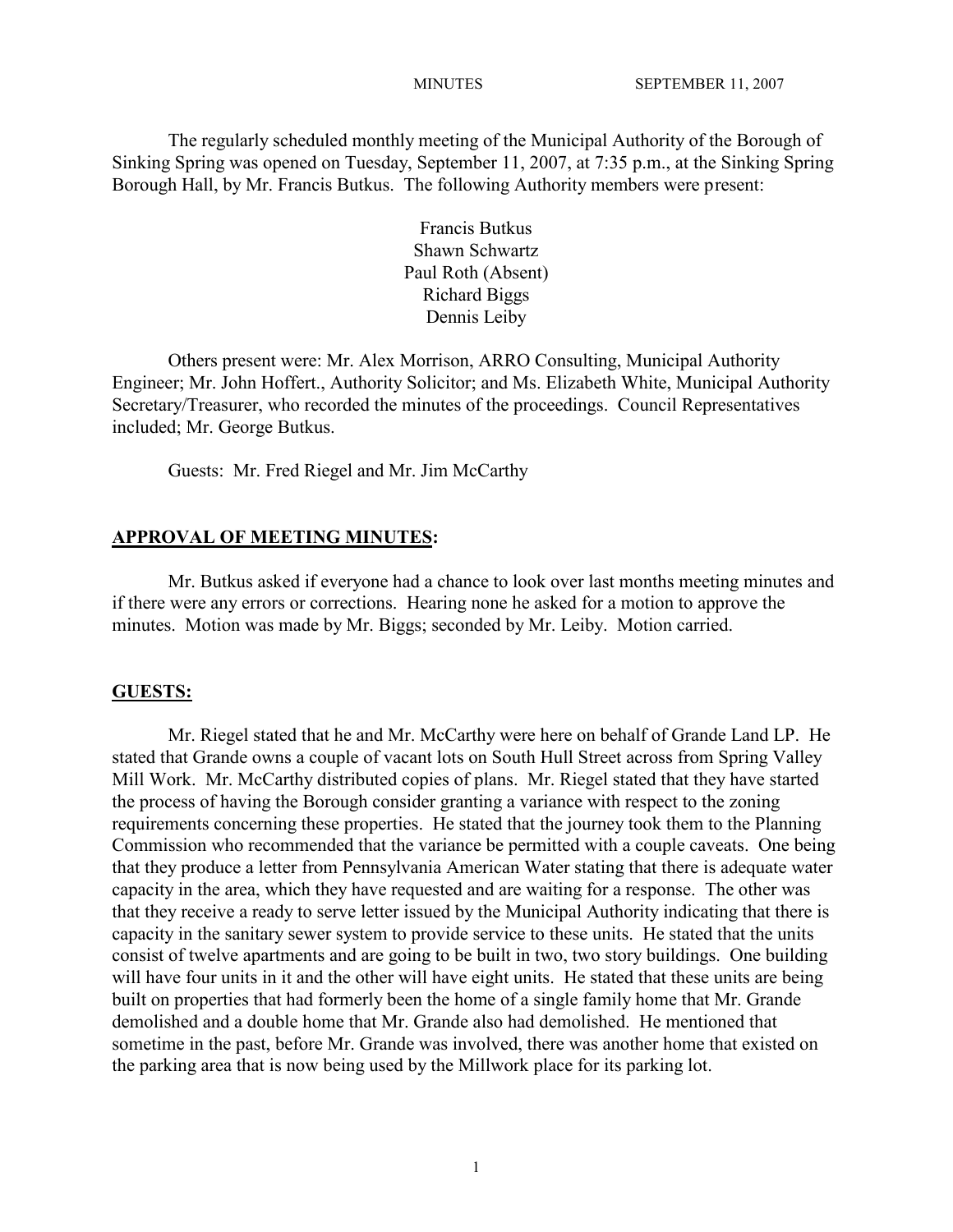## **GUESTS:**

Mr. Riegel stated that there are at least four family units which are no longer there that had at one time been tied in to the collection system of the Borough. He stated that the units are going to be very similar to other units that Mr. Grande has built up behind the School House. He stated that they asked Mr. Grande if he could review his records to see what kind of flow they were experiencing in those units. He stated that the information that they received was that those units are using approximately 100 gpd because they are small apartments. He stated that he believes that we can rely on this historical data as to what the flows will be from these twelve units, and based on all of this he feels that it would be appropriate to sewer these areas into the Borough system and that it won't cause any kind of an over load problem.

He stated that their purpose here tonight is to have the Authority entertain their request to issue a letter indicating that we do have capacity, line capacity and treatment capacity, to provide service to these twelve new apartment units.

Mr. Morrison informed Mr. Riegel and Mr. McCarthy that the Borough's last Chapter 94 Report presented that we are in a projected hydraulic overload already in the next five years and in an existing organic overload. He mentioned that we did receive their Planning Module exemption form, but because we are in this condition they are going to have to fill out a full module and present the calculations that they discussed. He mentioned that the Authority will have to say that it will create an overload and then respond back to DEP on how we are going to handle it. He stated that we are not in a hydraulic overload right now and he thinks we can present to them that the organic overload was just a sample taking for one month. But, since that was the information that was reported and submitted to DEP, we are going to have to jump through some hoops.

Mr. McCarthy mentioned that the Planning Module Exemption was sent in error and that what his office should have sent was a letter requesting the Authority submit a letter stating that they would be willing to serve the project. He stated that the Planning Commission and the Borough Engineer requested that they obtain these letters before coming before Borough Council and filing a Zoning application. He stated that they can make that change and get a full module packet in for that. Mr. Morrison stated that with that and the calculations they can come back with a recommendation. He mentioned that in his report this evening he was going to make that recommendation, that we send the exemption module back with a letter explaining the situation that we are in.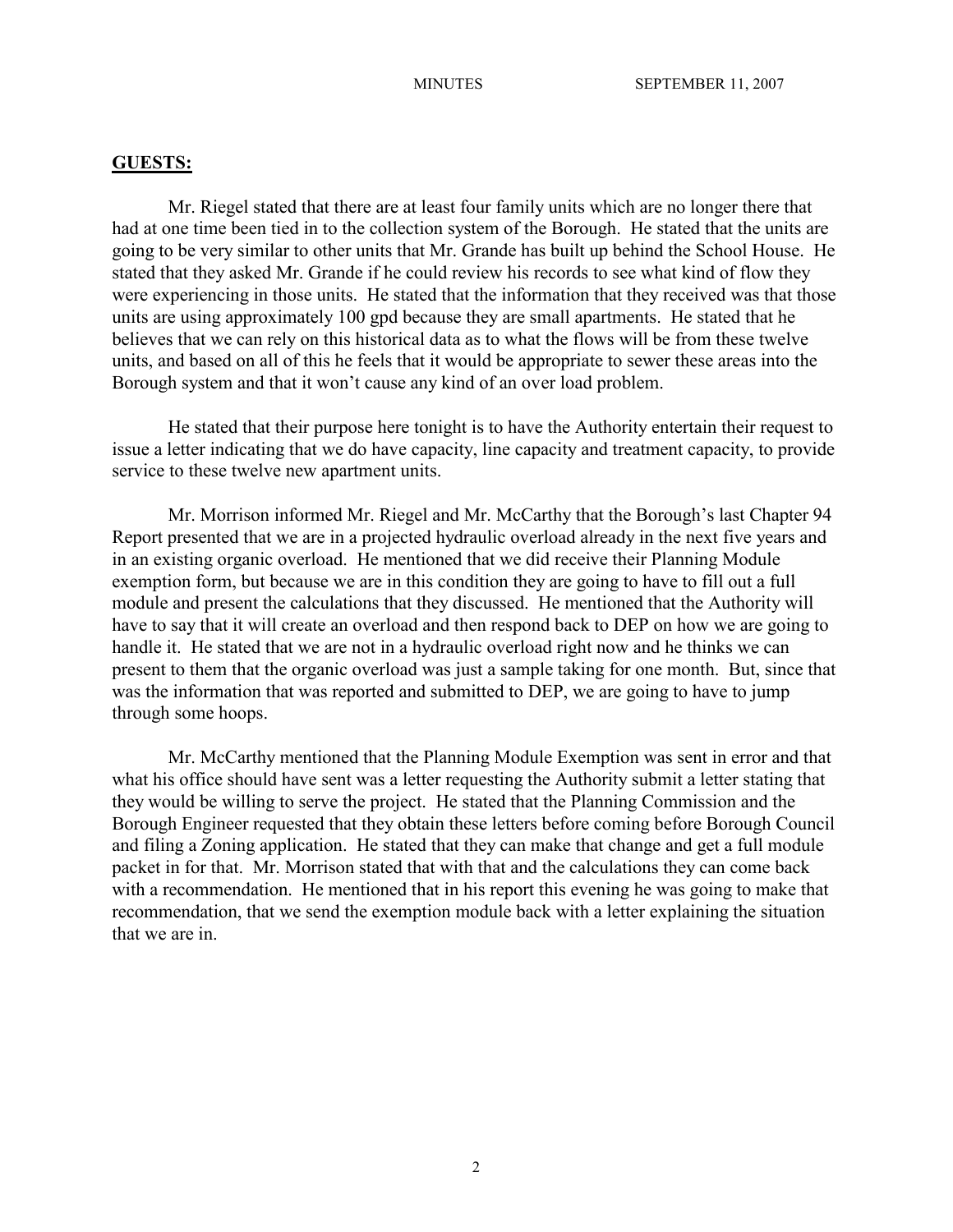## **ENGINEERS REPORT:**

Mr. Morrison presented the Engineers Report dated September 11, 2007. Copy attached.

#### Sewer System Infiltration and Inflow Project:

Mr. Morrison stated that the specs are actually done but there is some discussion that is warranted tonight. He stated that they finished the specs with the concept being that we would dig up the line on Broad Street between manhole 186 and 187 and replaced it with a fifteen inch line. He stated that we were all at the joint meeting last week and became aware of a developer that may install a parallel line and preclude the need for us to make the pipe bigger. He stated that what he is recommending is consideration of having ARRO add an alternative to line that ten inch pipe at ten inches and dig up the laterals in the street and repair them back to the curb. He stated that a big portion of the leaks are actually coming in at the joint adjacent to the sewer line so you are not going to pick that up with a liner, you have to dig it up and fix it.

Mr. Morrison stated that the other concept that the Authority might want to consider is if we were to replace that line or expand the capacity it would probably be cheaper to go down the other side of the ditch. So you may want to delete the dig up and replacement at fifteen inches do the lining do the lateral dig ups and bid it and get it out on the street. He stated that if you expand the capacity along Broad Street in would be the smart thing to do because we already own the right-of-way.

Mr. Morrison stated that the Borough is anxious to move forward with the I  $&$  I work, so if the Authority would prefer, ARRO could just change the specs, line that piece, dig up the four laterals and replace them and just get it out as soon as possible. Mr. Morrison stated that if the Authority wants to do that they can take a motion for ARRO to do that and authorize ARRO to advertise it under those conditions. Mr. Butkus asked the Authority what their pleasure was. Mr. Schwartz stated that it sounds like the smartest thing to do. Mr. Butkus agreed. He stated that up until this point he was not aware that the Borough's right-of-way came on the West side of the ditch. He thought that it ended at the edge of the ditch. Mr. Morrison stated that the developer did the math and it is significantly cheaper to go down that side of the ditch and that way you would not have to dig up the road and deal with the gas lines and water lines. He stated that the future parallel line would be on the west side of the ditch and outside of the road, but the Borough owns a significantly wide right-of-way there because it was supposed to be a boulevard. Mr. Biggs made the motion; seconded by Mr. Schwartz. Motion carried.

Mr. Leiby asked if we know how low the sewer line is from the base of the ditch. Mr. Morrison stated that when they do the design they will have to survey it. He stated that it is not too much, but there is a house down there that gets underneath the ditch with their sewer and the old drawings indicate that it is about two or three feet under the ditch. Mr. Butkus mentioned that down at the Auto Zone it is about eleven feet from street to invert. Mr. Morrison stated that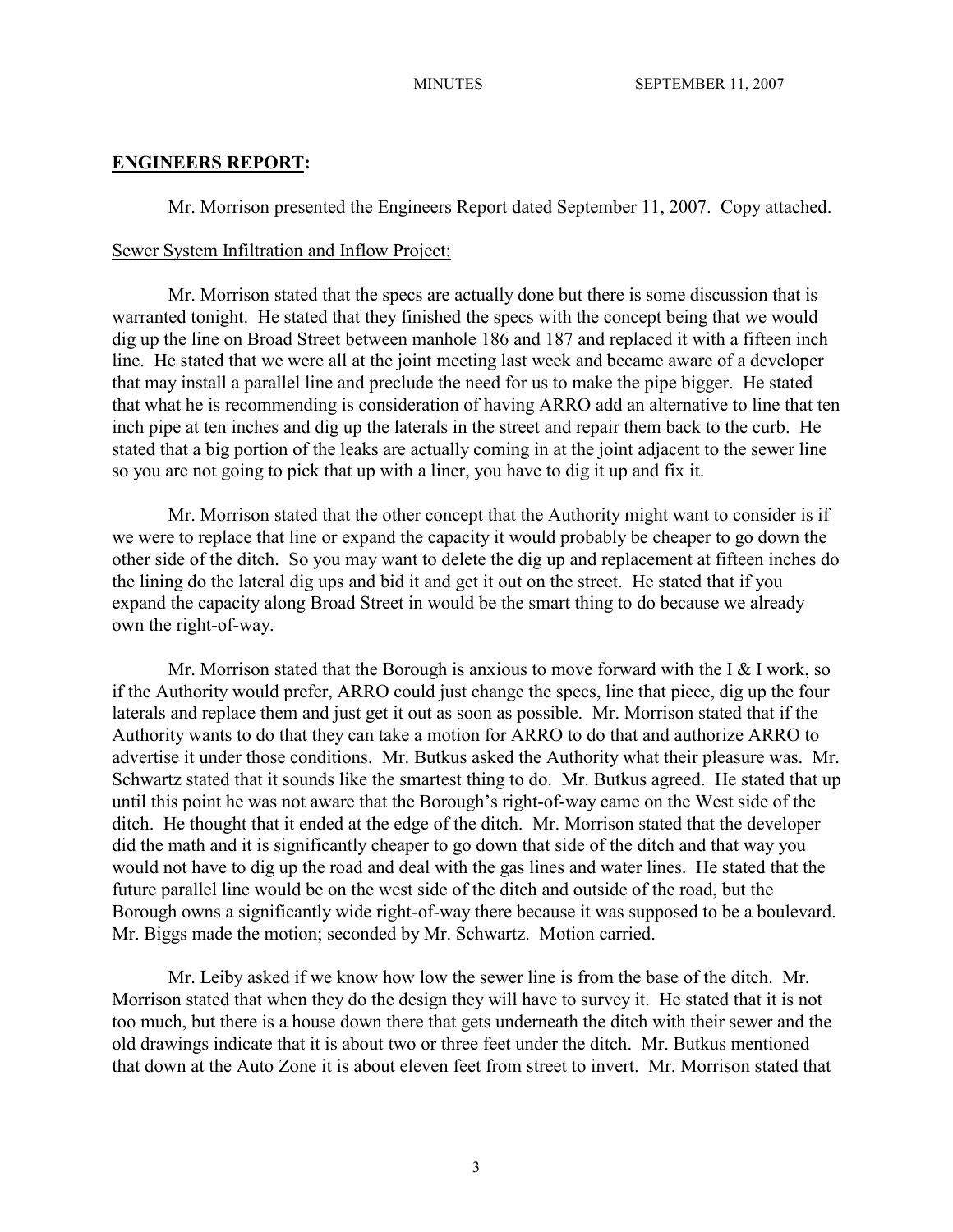# **ENGINEERS REPORT: (Cont.)**

we would not cross until we got way down near Reedy Road. Mr. Butkus mentioned that there is a lone house that sits to the North side of Reedy Road. Mr. Schwartz asked if that lateral doesn't come down and go under the creek. Mr. Butkus stated that it did. Mr. Schwartz asked if we shouldn't put a manhole in the road and change his lateral and tie it in there instead of going under the creek. Mr. Butkus stated that it is something that we will have to look at and that it would make sense. Mr. Schwartz asked if that was where it was sinking. Mr. Morrison stated that they were having some issues there with the construction and thought that maybe there was some gas line work there and they damaged the sewer lateral, but they did go back and fix it.

Mr. Morrison stated that they had a discussion with Mr. Ed Corriveau who is with DEP regarding that line. He stated that Mr. Corriveau will go back to DEP and communicate to them what our intended repair is for that line because he was concerned about that.

### Mountain Home Road Sanitary System Additions Project:

Mr. Morrison mentioned that we authorized the contractor to proceed and that they are waiting on related equipment to be delivered. He mentioned that ARRO sent a September  $10^{th}$ letter requesting a site meeting regarding the project and it would include representatives from Safety Bilco. He mentioned that they had concerns about getting deliveries during the construction. Mr. Morrison stated that they will work something out to make sure they can get in and out of their facility.

## Upgrade and Minor Wastewater Treatment Plant Expansion:

Mr. Morrison stated that DEP is requiring a "special study" in lieu of an Act 537 Plan revision and update. He stated that the Borough Council had some concerns about proceeding with that and they wanted more information. He mentioned that we had the joint meeting last week and at the meeting Council requested a summary of the main tasks to be completed, the related costs and the justification. He stated that he has handed out a report that ARRO has pulled together and basically it is a summary of the report that they had done in the past. Mr. Morrison briefly reviewed the report. He stated that if the Authority agrees with the report ARRO will forward it to the Borough, or if the Authority wants some more time to review it they can get back to ARRO and let them know. Mr. Butkus suggested that the Authority study the report until next month. Mr. Biggs stated that we have been through it many times and that we should give it to the Borough. Mr. Biggs made a motion to give the report to Borough Council; seconded by Mr. Schwartz. Motion carried.

# Hull Street Apartments - Planning Module Exemption:

Mr. Morrison mentioned that we discussed this earlier and that ARRO is recommending that the we send back their module exemption package with a letter of explanation.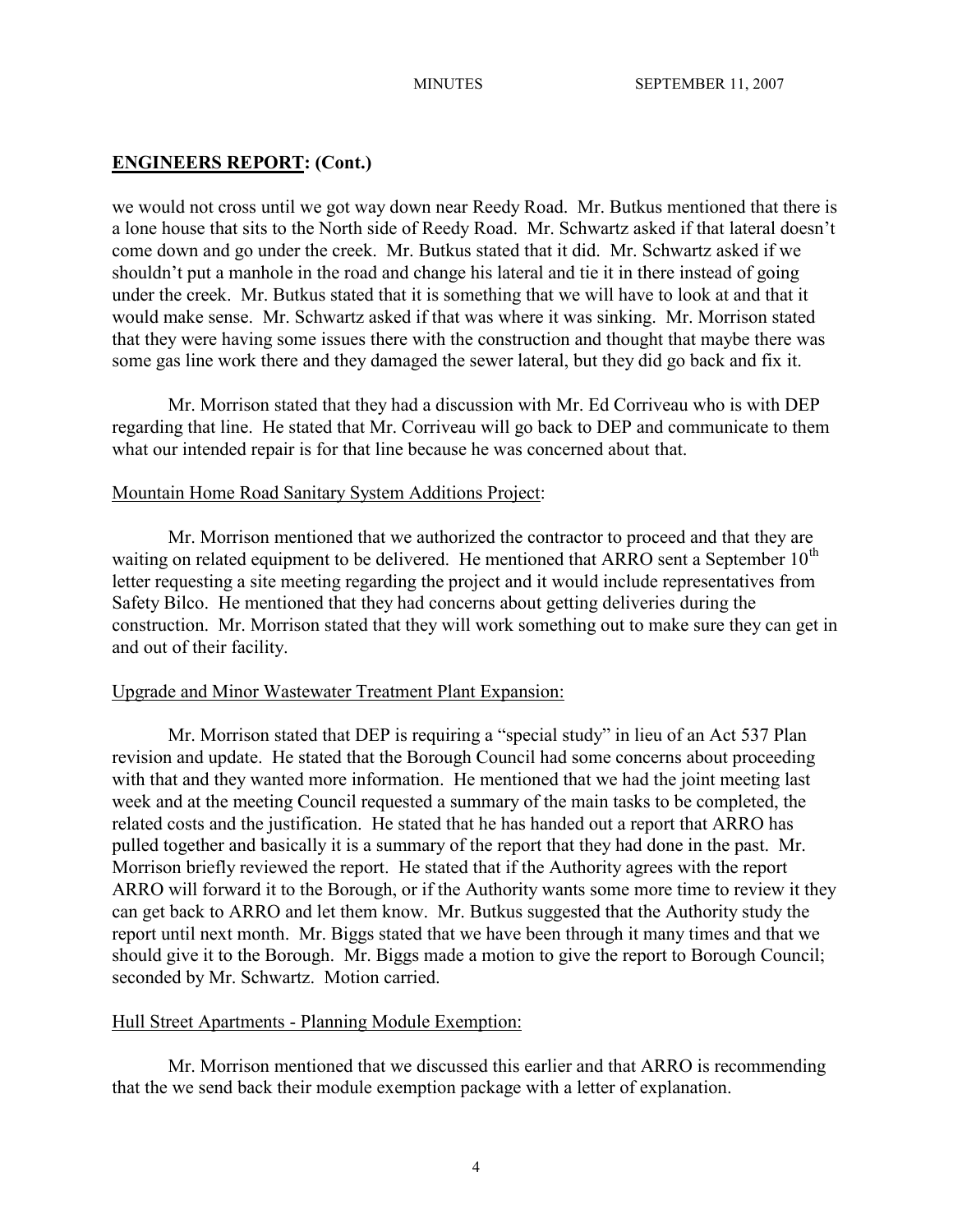## **ENGINEERS REPORT: (Cont.)**

#### Hydraulic Model:

Mr. Morrison mentioned that he did meet with Mr. Francis Butkus, Mr. George Butkus and Mr. Lew Christy from Miller Environmental. He stated that they went through the model and demonstrated it and basically it showed what we already knew. There are restrictions on Broad Street and some on the South side of Penn and that is what we are working to relieve. Mr. Francis Butkus mentioned that this Hydraulic Model will also impact on their request for this apartment building because it will empty into that surcharged line. Mr. Morrison handed out copies of a map that showed that areas of concern. Discussion insued.

## Letters:

Mr. Morrison mentioned that most of the letters that went out pertained to Mt. Home Road and E. Kuser, Inc.

### Questions & Comments:

Mr. George Butkus asked in light of the Chapter 94 Report saying that the plant is either in or very close to a BOD overload, what, in Mr. Morrison's opinion, is the way to handle this issue. He stated that he realizes that the plant can handle it even though that it not what it is rated for. He asked if it was best to do the paper trail or if there is something else that should be done. Mr. Morrison stated that it will depend on where we go from here and what Borough Council does with this report. He stated that if they concur with this report and they agree with the Authority going forward with all of the proposed facilities that are in it then it will be rather simplistic to get the re-rating after we do the upgrade items. He mentioned, however, that if we do not go forward, and we don't get the .25 mgd extra capacity, we can still possibly get the organic re-rating and pursue hydraulic reduction with the I  $&$  I and see how far that gets us.

Mr. Francis Butkus asked Mr. Morrison if there is any special screening available like what they saw with the Cannibal system. Mr. Morrison stated that what they are proposing to put in will be a good step toward that. He stated that what we are doing now is grinding up the solids, supposedly, into smaller pieces that should not clog things. He stated that what happens is that you end up shredding these rags which end up in strips and they re-entwine and become mop heads and they are still clogging the pumps. He stated that what we are proposing to do, is screen the influent with course bar screens that will take out a lot of the rags and plastic.

Mr. George Butkus mentioned that he and Mr. Hillibush had a discussion about garbage disposals. He stated that several municipalities across the country have outlawed them because it is bio-matter that used to go in the garbage can and now it is going down the drain which could be causing the increase in the BOD. He also mentioned that the bars and restaurants putting alcohol down the drain will increase the BOD.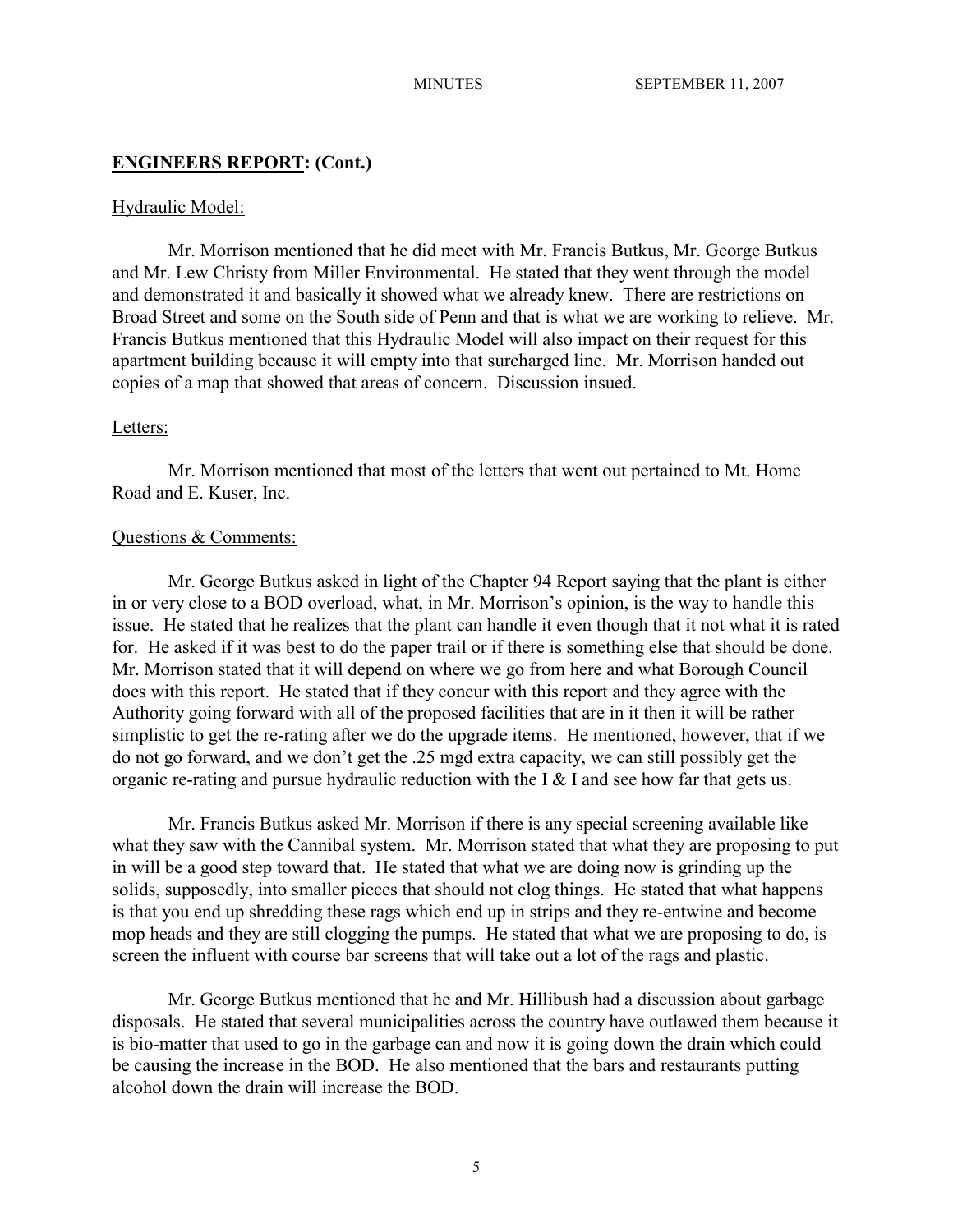# **ENGINEERS REPORT: (Cont.)**

Discussion ensued concerning Alcon and the amount of water they use. Mr. Biggs asked if there is anything we can do in the event that a local company grows that they pay for the additional flow and expense. Mr. Morrison stated that we already have a ordinance to that effect. He stated that if somebody comes in with a change of use that requires more flow they have to pay another tapping fee. He stated that sometimes these places just fly under the radar. Discussion ensued. Mr. Leiby made a motion for ARRO to send a letter to Alcon; seconded by Mr. Biggs. Motion carried.

# **MR. HOFFERT - SOLICITOR:**

Mr. Hoffert mentioned that he just filled out a form that Ms. White gave him. He stated that the form was from the insurance and bond company for E. Kuser Inc. saying that their inquire about the status of the project is premature because it has not begun yet.

# **APPROVAL OF BILLS:**

Mr. Butkus stated that we have a bill from PPL Electric for pre-work for the pump station in the amount of \$1,535.00. Mr. Leiby made a motion to pay the bill; seconded by Mr. Biggs. Motion carried

Mr. Butkus stated that we have seven bills from ARRO Consulting totaling \$21,041.13. Motion was made by Mr. Leiby to pay the bills; seconded by Mr. Schwartz. Motion carried.

Mr. Butkus stated that we have a bill from Mr. Hoffert for services rendered through September 5, 2007 in the amount of \$500.00. Motion was made by Mr. Leiby to pay the bill; seconded by Mr. Schwartz. Motion carried.

Mr. Butkus stated that we have a bill from Ms. White in the amount of \$480.00 for services rendered for August 2007. Motion was made by Mr. Leiby to pay the bill; seconded by Mr. Biggs. Motion carried.

# **TREASURER'S REPORT:**

Mr. Butkus asked if everyone had received a copy of the Treasurer's Report dated September 11, 2007 and if anyone had any questions. Ms. White mentioned that Mr. Jim Elliott called and asked if he could prepay the last ten tapping fees for Brookfield Manor. After receiving the OK from Mr. Butkus she called Mr. Elliott back and told him that he could. She stated that he dropped off a check in the amount of \$25,000.00 on August 30, 2007 and that she deposited that check in the account at Blue Ball. Motion was made by Mr. Biggs to accept the Treasurer's Report; seconded by Mr. Leiby. Motion carried.